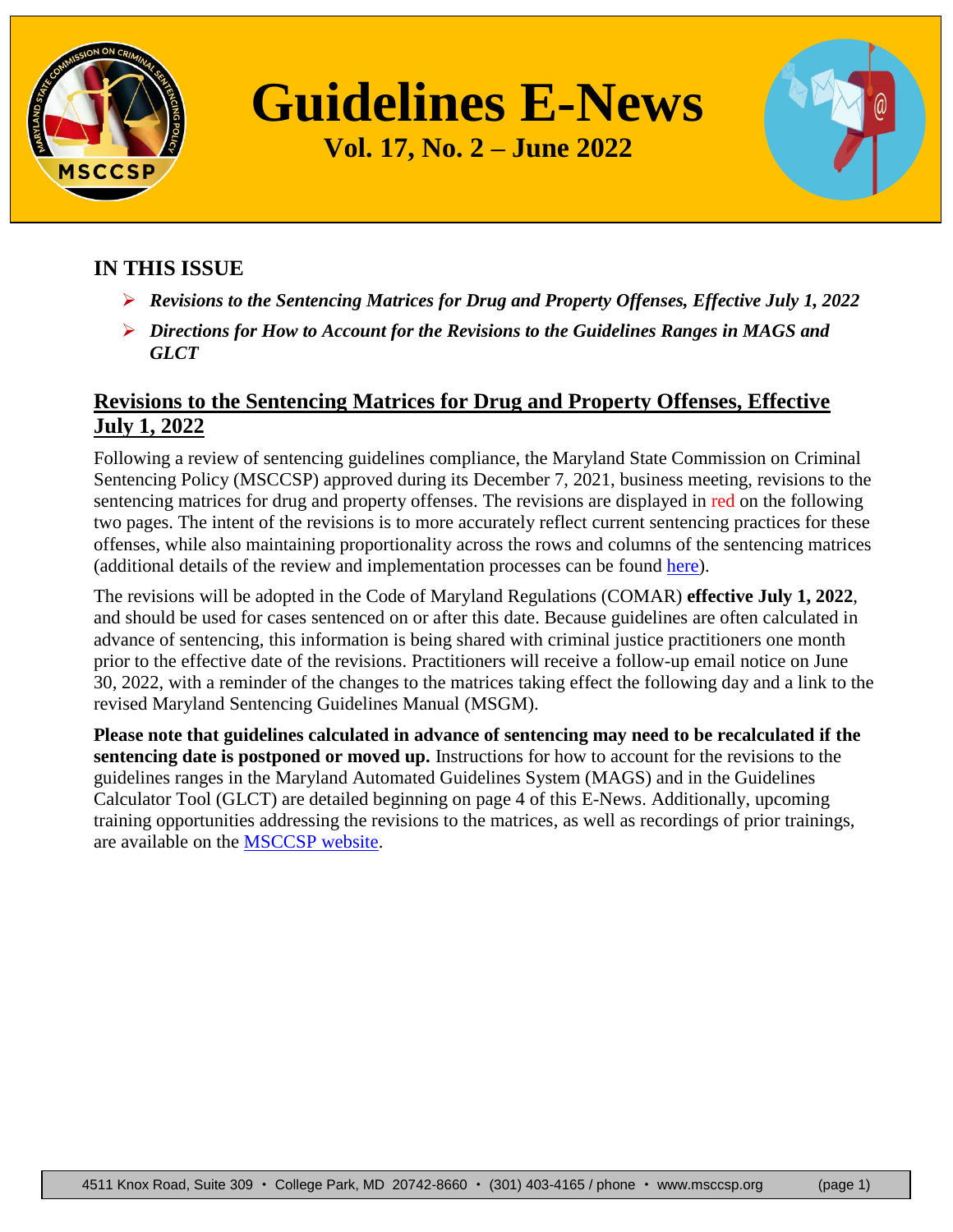#### **Sentencing Matrix for Drug Offenses**

Row 1 – Current range. Row 2 – Approved revised range, effective 7/1/2022.

| <b>Offender Score</b>                                                                                   |                                                                                         |                               |                          |                         |                         |                       |                     |                     |
|---------------------------------------------------------------------------------------------------------|-----------------------------------------------------------------------------------------|-------------------------------|--------------------------|-------------------------|-------------------------|-----------------------|---------------------|---------------------|
| <b>Offense</b><br><b>Seriousness</b><br><b>Category</b>                                                 | $\bf{0}$                                                                                | $\mathbf{1}$                  | $\overline{2}$           | $\overline{\mathbf{3}}$ | $\overline{\mathbf{4}}$ | 5                     | 6                   | 7or<br>more         |
| <b>VII</b>                                                                                              | $\overline{P}$<br>[no change]                                                           | $\overline{P}$<br>[no change] | $\overline{P}$<br>$P-1M$ | $P-1M$<br>$P-3M$        | $P-3M$<br>$P-4M$        | $P-6M$<br>[no change] | $3M-6M$<br>$P-9M$   | $6M-2Y$<br>$P-1Y$   |
| <b>VI</b>                                                                                               | Available for future use. There are currently no seriousness category VI drug offenses. |                               |                          |                         |                         |                       |                     |                     |
| $\mathbf{V}$                                                                                            | $P-1M$<br>[no change]                                                                   | $P-6M$<br>$P-3M$              | P-IY<br>$P-4M$           | $1M-1Y$<br>$P-6M$       | $2M-18M$<br>$P-9M$      | $3M-2Y$<br>$P-1Y$     | $4M-3Y$<br>$1M-18M$ | $6M-4Y$<br>$2M-2Y$  |
| IV                                                                                                      | $P-3M$<br>[no change]                                                                   | $P-9M$<br>$P-4M$              | $1M-1Y$<br>$P-6M$        | $2M-18M$<br>$P-9M$      | $3M-2Y$<br>$P-1Y$       | $4M-2.5Y$<br>$1M-18M$ | $6M-3Y$<br>$2M-2Y$  | 8M-5Y<br>$3M-3Y$    |
| <b>III-A</b><br>Marijuana<br>import 45<br>kilograms or<br>more, and<br><b>MDMA 750</b><br>grams or more | $P-18M$<br>$P-6M$                                                                       | $P-2Y$<br>$P-9M$              | $6M-2Y$<br>$P-18M$       | 1Y-4Y<br>$1M-2Y$        | $2Y-6Y$<br>$3M-3Y$      | 3Y-8Y<br>$6M-5Y$      | 4Y-12Y<br>$1Y-6Y$   | 10Y-20Y<br>$2Y-8Y$  |
| $III-B$<br>Non-marijuana<br>and non-MDMA,<br><b>Except Import</b>                                       | $6M-3Y$<br>$P-9M$                                                                       | $1Y-3Y$<br>$P-18M$            | $18M-4Y$<br>$1M-2Y$      | $3Y-7Y$<br>$3M-3Y$      | $4Y-8Y$<br>$6M-5Y$      | 5Y-10Y<br>$1Y-6Y$     | 7Y-14Y<br>$2Y-8Y$   | 12Y-20Y<br>4Y-12Y   |
| $III-C$<br>Non-marijuana<br>and non-MDMA,<br>Import                                                     | $1Y-4Y$<br>$P-18M$                                                                      | $2Y-5Y$<br>$1M-2Y$            | $3Y-6Y$<br>$3M-3Y$       | 4Y-7Y<br>$6M-5Y$        | 5Y-8Y<br>$1Y-6Y$        | 6Y-10Y<br>$2Y-8Y$     | 8Y-15Y<br>4Y-12Y    | 15Y-25Y<br>$6Y-14Y$ |
| $\mathbf{I}$                                                                                            | 20Y-24Y<br>16Y-20Y                                                                      | 22Y-26Y<br>18Y-22Y            | 24Y-28Y<br>20Y-24Y       | 26Y-30Y<br>22Y-26Y      | 28Y-32Y<br>24Y-28Y      | 30Y-36Y<br>26Y-30Y    | 32Y-37Y<br>28Y-32Y  | 35Y-40Y<br>30Y-36Y  |

P=Probation, M=Months, Y=Years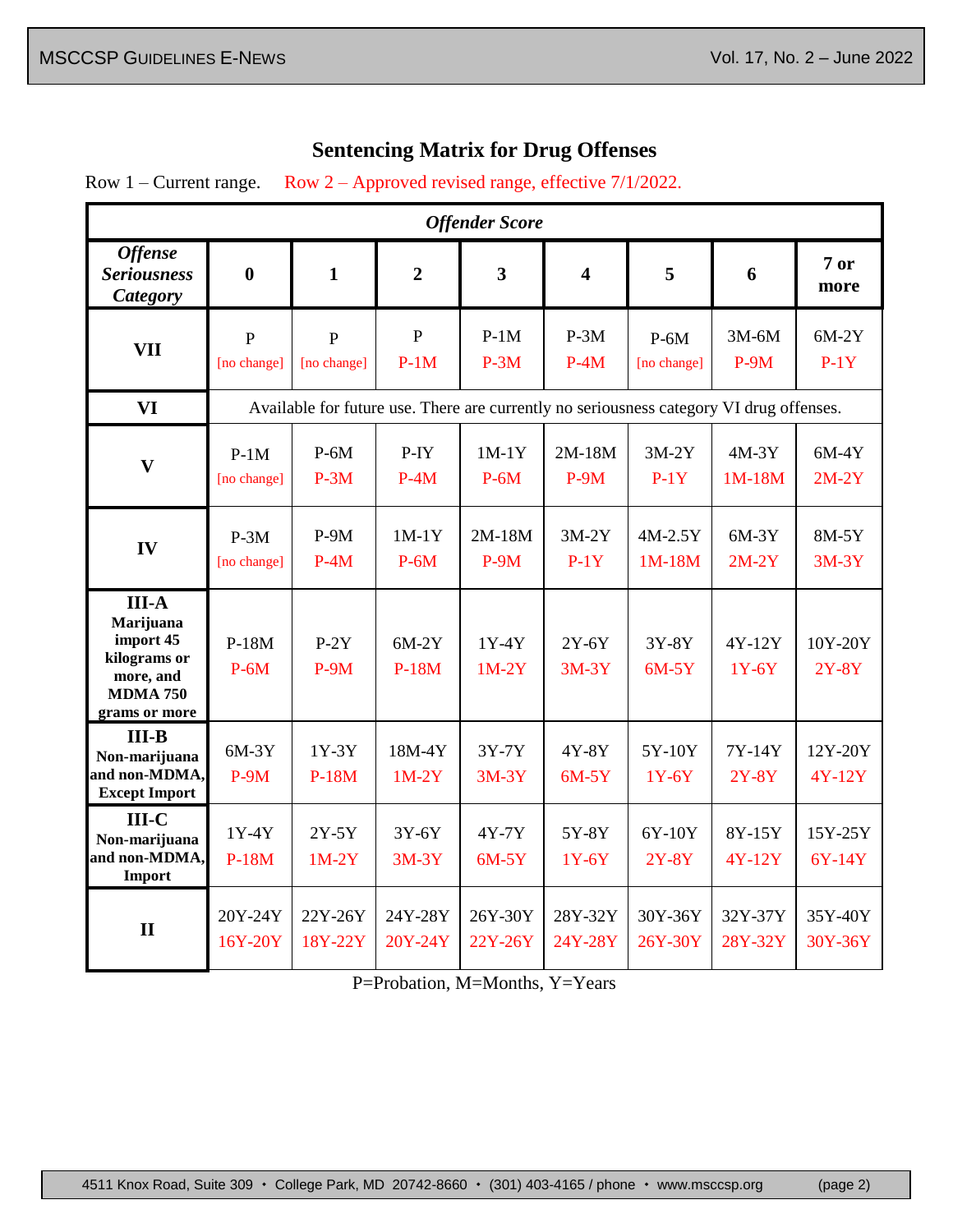# **Sentencing Matrix for Property Offenses**

Row 1 – Current range. Row 2 – Approved revised range, effective 7/1/2022.

| <b>Offender Score</b>                            |                  |              |                |         |                         |         |         |             |
|--------------------------------------------------|------------------|--------------|----------------|---------|-------------------------|---------|---------|-------------|
| <b>Offense</b><br><b>Seriousness</b><br>Category | $\boldsymbol{0}$ | $\mathbf{1}$ | $\overline{2}$ | 3       | $\overline{\mathbf{4}}$ | 5       | 6       | 7or<br>more |
| VII                                              | $P-1M$           | $P-3M$       | $3M-9M$        | $6M-1Y$ | 9M-18M                  | $1Y-2Y$ | $1Y-3Y$ | $3Y-5Y$     |
|                                                  | P                | [no change]  | $P-6M$         | $P-9M$  | $P-1Y$                  | $P-18M$ | $1M-2Y$ | $6M-2.5Y$   |
| <b>VI</b>                                        | $P-3M$           | $P-6M$       | $3M-1Y$        | $6M-2Y$ | $1Y-3Y$                 | $2Y-5Y$ | $3Y-6Y$ | 5Y-10Y      |
|                                                  | [no change]      | [no change]  | $P-9M$         | $P-1Y$  | $P-18M$                 | $1M-2Y$ | $3M-3Y$ | $9M-5Y$     |
| $\overline{\mathbf{V}}$                          | $P-6M$           | $P-1Y$       | $3M-2Y$        | $1Y-3Y$ | 18M-5Y                  | $3Y-7Y$ | 4Y-8Y   | 8Y-15Y      |
|                                                  | [no change]      | $P-9M$       | $P-1Y$         | $P-18M$ | $1M-2Y$                 | $3M-3Y$ | $6M-5Y$ | $1Y-6Y$     |
| IV                                               | $P-1Y$           | $3M-2Y$      | $6M-3Y$        | $1Y-4Y$ | 18M-7Y                  | 3Y-8Y   | 5Y-12Y  | 10Y-20Y     |
|                                                  | $P-9M$           | $P-1Y$       | $P-18M$        | $1M-2Y$ | $3M-3Y$                 | $6M-5Y$ | $9M-6Y$ | 18M-8Y      |
| III                                              | $P-2Y$           | $6M-3Y$      | 9M-5Y          | $1Y-5Y$ | $2Y-8Y$                 | 3Y-10Y  | 7Y-15Y  | 15Y-30Y     |
|                                                  | $P-1Y$           | P-18M        | $1M-2Y$        | $3M-3Y$ | $6M-5Y$                 | 9M-6Y   | 1Y-8Y   | $2Y-9Y$     |
| $\mathbf{I}$                                     | $2Y-5Y$          | $3Y-7Y$      | 5Y-8Y          | 5Y-10Y  | 8Y-15Y                  | 10Y-18Y | 12Y-20Y | 15Y-40Y     |
|                                                  | $1Y-3Y$          | 18M-4Y       | $2Y-5Y$        | $3Y-7Y$ | 5Y-8Y                   | 5Y-10Y  | 7Y-12Y  | 8Y-15Y      |

P=Probation, M=Months, Y=Years